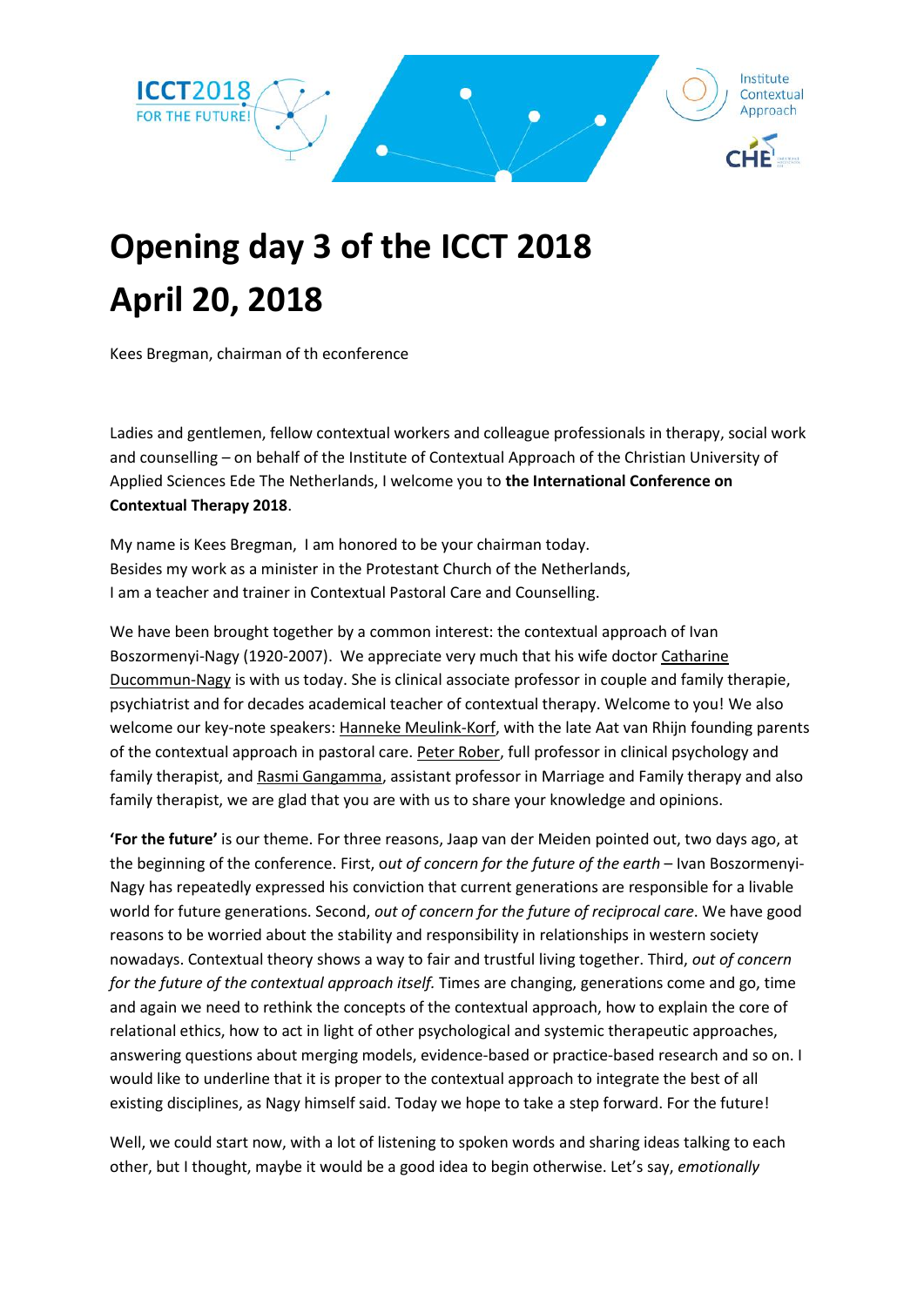

*focused*. Family is a sensitive subject to discuss (*blood is thicker than water, isn't it?*), and family therapy too. Loyalty is always at stake, often *hidden loyalty*. I thought it would be appropriate to start with some music. There is a band of brothers and cousins which sings a touching song about family and everlasting family ties. Sometimes it is said that those who are involved with the contextual approach are tended to regard each other as a family, including hugs and rivalries. Let it all be taken up in this song at the start of this final day of ICCT2018:

## **Venice, The Family Tree** (1999)

## <https://www.youtube.com/watch?v=3jxtHJ0K73U>

*The Family Tree*

## **Mark Lennon - Venice**

Branches in the wind Still standing here together One more storm to weather We'll get through it yet So we're gathered her Holding on to each other To let go of one another We won't forget

Now as we say goodbye To one of our own We may be lonely But we're not alone Though the leaves will fall And the tears will flow May it always comfort us to know The family tree will always grow

Father down to son Mother to daughter Thicker than water We are made of this From the Earth we rise To the Earth returning We'll keep the candle burning For the ones we'll miss

And when we say goodbye To one of our own We may be lonely But we're not alone